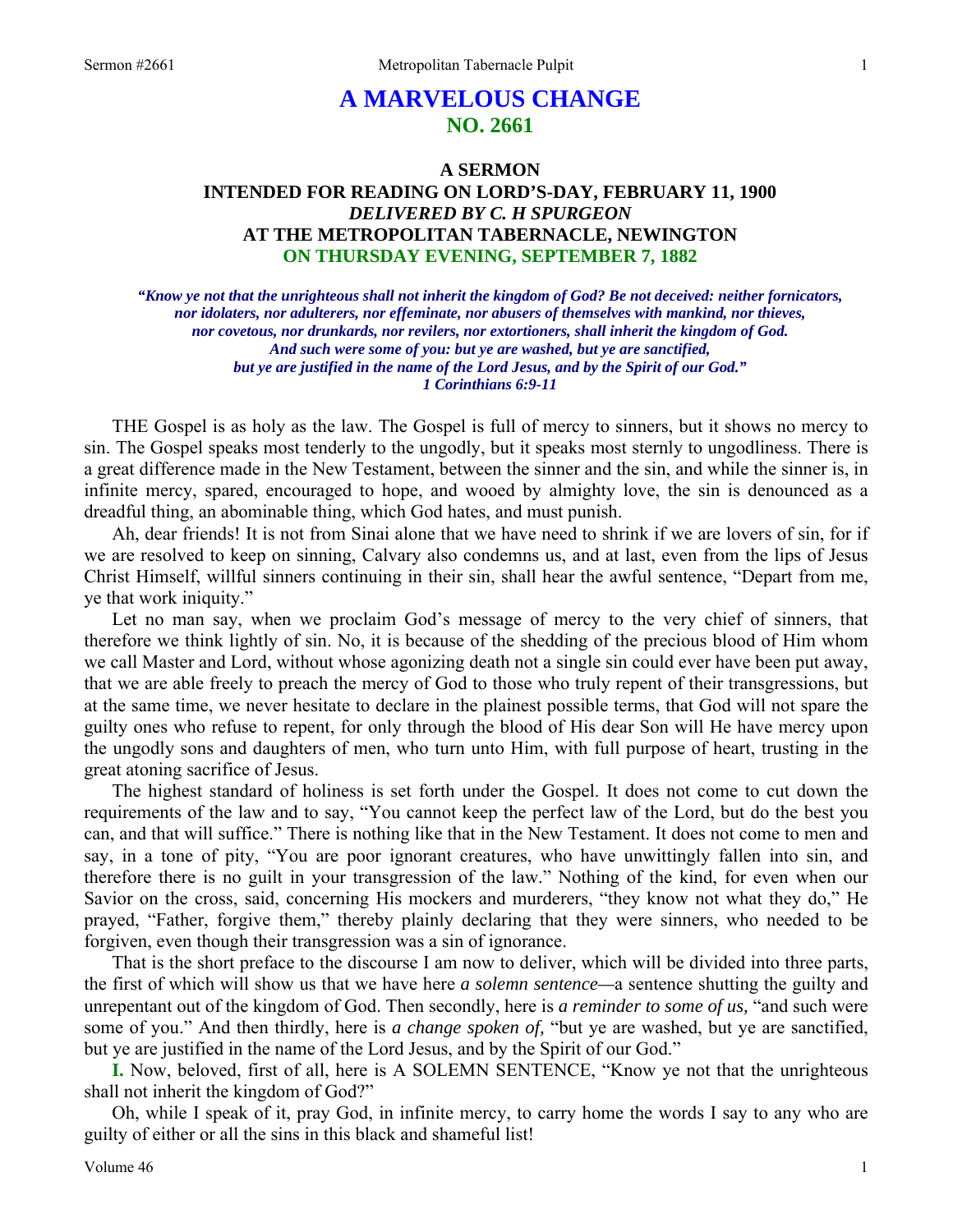"Be not deceived: neither fornicators…shall inherit the kingdom of God." That is the first set of sinners mentioned in this terrible catalogue, "fornicators"—men and women who have been guilty of unchastity with those who are unmarried. Not necessarily in the bonds of wedlock should we all be, but always in the bonds of purity, and those who sin against that which is pure, in their intercourse with one another, shall not inherit the kingdom of God. Nothing could be more explicit than this inspired declaration of the apostle. If any persons live in lust and uncleanness, God will not permit them to defile His true church on earth, or to profane His temple above.

It is quite possible that I may be speaking to some people upon whose ears this message grates very harshly—for all sorts of hearers come to this place—and they will be the first to say, "The preacher should not mention such a subject." My answer to that remark is,—Then, you should not commit such iniquity, and give me cause to speak of it. As long as there are in the world, sinners of this character, there must be servants of the Lord Jesus Christ faithful enough to pluck the velvet from their mouths, and to speak with the utmost plainness about them and to them.

Let there be no mistake concerning this matter, you cannot be Christians if you thus defile yourselves, you cannot be children of God and live in filthy sin, it must not—it cannot be, and God here, by the pen of the apostle Paul, excommunicates all who pretend to be members of His church, and yet are guilty of the sin of fornication.

Strange to say, in the very next place stands idolatry, that is, the worshipping of any god other than the true and living JEHOVAH, the God of the whole earth. All through the Old Testament the Lord calls this sin of idolatry by the name of fornication, because it is the turning away of that love which ought to be fixed upon the one and only God, and giving it to those that are no gods, and so defiling the heart, and sinning against God.

"Oh!" says one, "there are no idolaters here." I greatly fear that there are, for idolatry is not merely the worship of images made of stone, or wood, or gods of gold, or crucifixes, or pictures of the Virgin Mary—though all that is idolatry—but it is also the worship of that dear child, you have at home, of whom you make an idol, or it is the worship of the Queen's image on gold and silver pieces by those who live only to amass worldly wealth, or it may be even the worship of yourself.

The apostle tells us of a very low form of idolatry when he writes concerning those "whose God is their belly, and whose glory is in their shame, who mind earthly things." There are far too many of such idolaters as these still about, all around us, and our text declares that they "shall not inherit the kingdom of God."

As to adulterers, whom the apostle next mentions, I need not say much, but alas! there are still many such sinners, and they are found not only among the poor, but perhaps even more among those who can afford to pay for divorces, and dispensations, and indulgences to vice. Oh, horrible and terrible in this country, as well as in other lands, is the prevalence of this filthy sin!

If there are any persons here who have made a profession of religion, and yet who have fallen into this guilt and crime of adultery, let me read this solemn sentence of my text to you, without mincing matters in the least, or toning down the severity of the inspired language, you "shall not inherit the kingdom of God." Unless you hate and abhor this shameful sin, and flee from it, as from a poisonous serpent, you can never come into that kingdom where Christ is, neither in the kingdom of His grace, nor yet in the kingdom of His glory, can you ever have any inheritance, for as Dr. Watts sings—

> *"Pure are the joys above the sky, And all the region peace; No wanton lip nor envious eye Can see or taste the bliss.*

*Those holy gates for ever bar Pollution, sin, and shame;*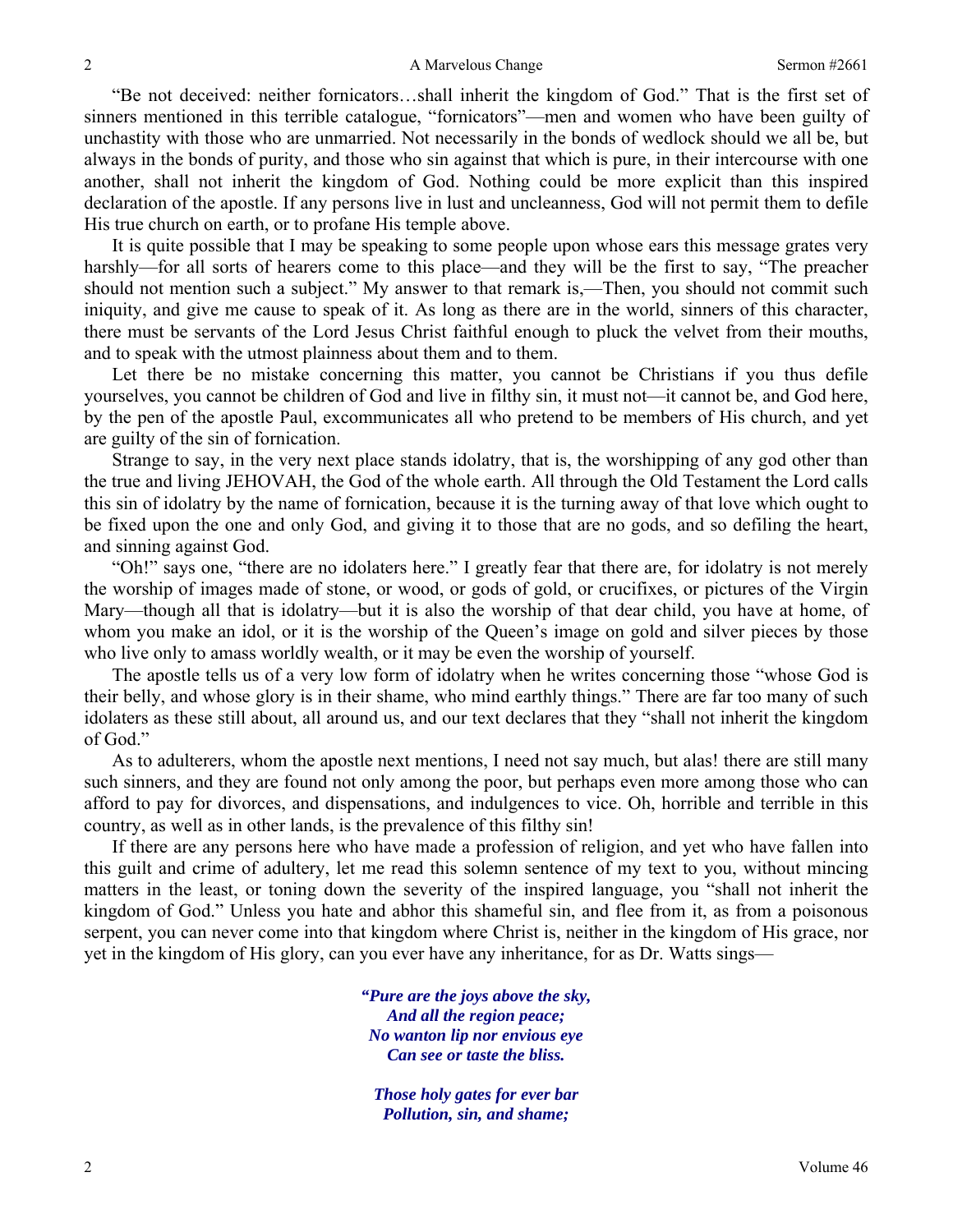#### Sermon #2661 **A Marvelous Change** 3

#### *None shall obtain admittance there But followers of the Lamb."*

I dare not explain to you what is meant by the next expression used by the apostle: "nor effeminate," but alas! alas! there are still to be found all too many who are altogether given up to sinful practices, and who go from one form of vice to another, secretly ruining themselves both in body and in soul, for time and for eternity. These also are amongst those who "shall not inherit the kingdom of God."

So are those whom the apostle next describes: "nor abusers of themselves with mankind." Would God that this accursed vice had been swept off the face of the earth, as God did sweep it away when He rained brimstone and fire from heaven upon Sodom and Gomorrah, and destroyed the guilty inhabitants of the cities of the plain!

Next to these great sinners, whom the apostle mentions, come "thieves." There are still far too many of them in the world—not merely those who are brought before the magistrates for having broken into a house, or having robbed a person in the street, but those who steal little things, peculators, servants in the house who take what is not their own, and men who do dishonest things in trade, calling an article in their shop by a name that is not its proper description, and so cheating their customers, and getting their living by their knavery. These also are among those who "shall not inherit the kingdom of God."

You do not like to hear me talk about such matters, then do not you continue to sin in this fashion. I shall cease to rebuke the sin when it has been abandoned, but as long as such evils abound, it is my duty, as the servant of the living God, to declare plainly that the continuance in dishonest actions is not consistent with being in the kingdom of God's grace, and it will effectually close the gate of the kingdom of His glory. Dr. Watts was right when he wrote—

> *"Not the malicious or profane, The wanton or the proud, Nor thieves, nor sland'rers shall obtain The kingdom of our God."*

Then next, the apostle says, "nor covetous." It is a strange thing that hardly anybody ever admits that he is covetous, such a person calls himself, "Mr. Prudent Thrifty." Mr. Covetous tries to make us believe that he is only thrifty and prudent,—both excellent qualities which are not to be condemned—but he is really greedy and grasping, which are quite different. He denies help to the poor, and help to the work of God, all he cares for is himself, that he may be rich.

It is very significant that the covetous are put in the same list with fornicators and adulterers. Oh, dear! how quickly Mr. Covetous would move out of the seat if he thought that there were any such people as those about! But my dear sir, you need not be so particular, or think so much of yourself, for in the sight of God, you are in the same condition as they are, and you also are among those who "shall not inherit the kingdom of God" unless you repent of your sin.

"Nor drunkards," says the apostle. We know that in the church at Corinth, there were some who were so degraded that they were actually drunken at the Lord's table. We hope there are no professing Christians nowadays, of so low a type as that, though we know that there are still some who have named the name of Christ, who are rightly called by that terrible name, "drunkards," and we also know that outside the nominal church, there are multitudes to whom that title belongs.

Drunkenness is one of the most debasing of sins, it lowers the whole tone of the person who is held in bondage by it. We sometimes talk of a man being "as drunk as a beast," but whoever heard of a beast being drunk? Why, it is more beastly than anything a beast ever does. I do not believe that the devil himself is ever guilty of anything like that. I never heard even him charged with being drunk. It is a sin which has no sort of excuse, those who fall into it generally fal1 into other deadly vices. It is the devil's backdoor to hell, and everything that is hellish, for he that once gives away his brains to drink, is ready to be caught by Satan for anything.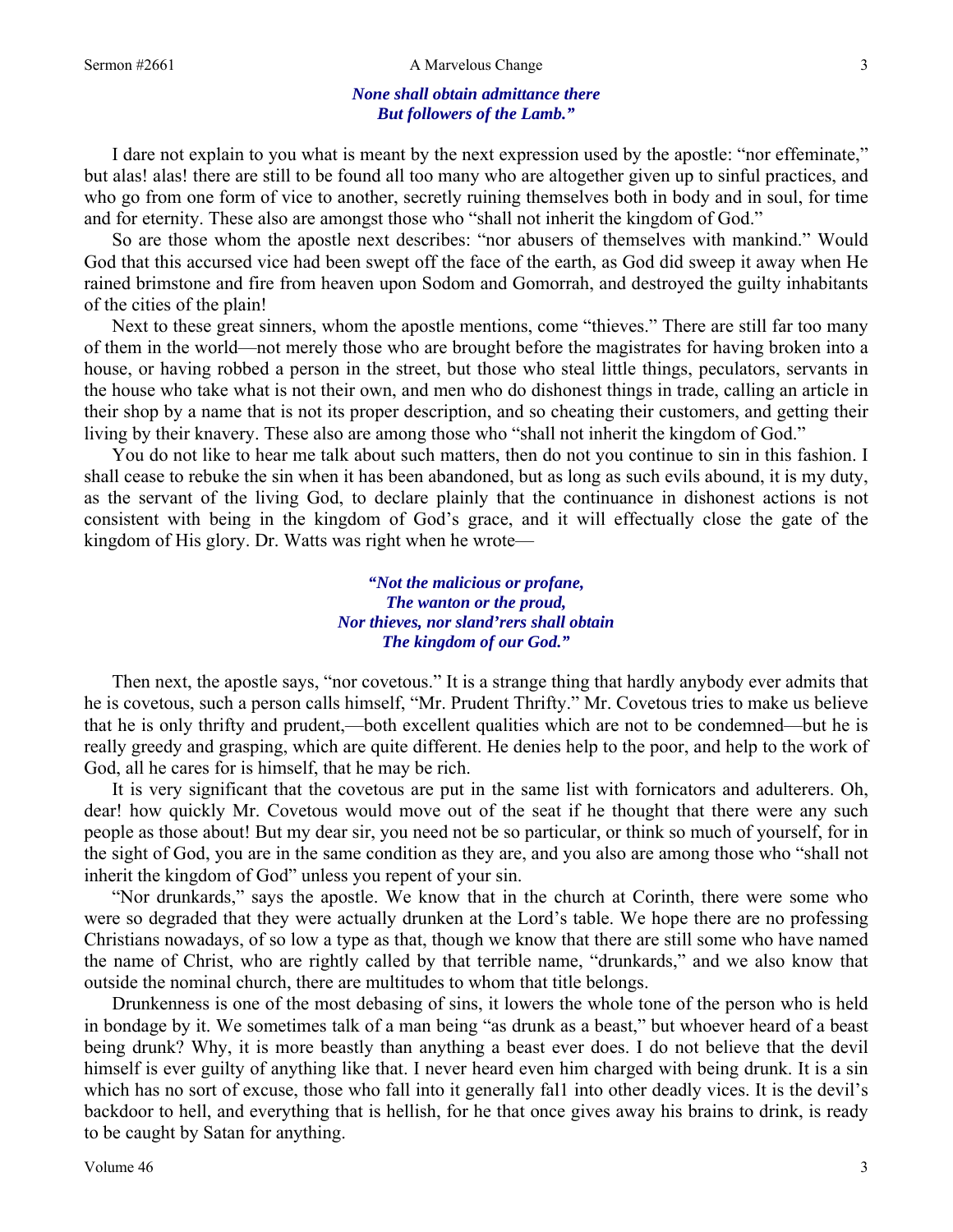Oh! But while the drunkard cannot have eternal life abiding in him while he is such, is it not a joy to think of the many drunkards who have been washed and saved? This night there are sitting here, those who have done with their cups, who have left behind them their strong drink, and who have renounced the haunts of their debauchery. They are washed and cleansed, and when they think of the contrast between where they used to spend their evenings, and where they now are, they give echo to the question, "Is not this a brand plucked out of the fire?"

After the drunkards, the apostle says, "nor revilers,"—those who gossip and slander, pulling other people's characters to pieces, or those who revile the saints and the things of God, profane swearers, who constantly add oaths to anything they have to say, those who cannot let the godly man's character alone—all such as these "shall not inherit the kingdom of God." And alas! there are thousands and tens of thousands of them even in this so-called Christian country.

And then to close the black list, the apostle writes, "nor extortioners,"—the men who demand usurious interest, those who prey upon the poor while they pretend that they are going to be their helpers. They have a certain sum of money to lend, and they are willing to lend it out of pure benevolence, but when any fall into their clutches, they pick their bones, and suck their blood, ere they have done with them. Woe unto the men who grind the poor, and rob another of anything that is justly his due! Of all these people, the apostle truly says that they "shall not inherit the kingdom of God."

Nay, not merely does the apostle say it, but the Holy Ghost, by the mouth of His servant Paul—He whose word is faithful and true—He who knows what the truth is, declares that all such persons as these whom the apostle has been describing are not partakers of divine grace, they are not subjects of King Jesus, and into His glorious kingdom they can never come, except they repent of their sin, and turn unto the Lord with godly sorrow and genuine faith in the Lord Jesus Christ.

So much for that part of our subject. May God make these solemn and faithful words to be like arrows from the bow of a mighty man!

**II.** But secondly, in our text we have also A REMINDER TO SOME OF US, "and such were some of you."

The apostle does not say, "and such were all of you," and I thank God that I have not to say that to you my hearers. Oh, what a mercy it is for any of us to have been kept from those terrible sins! Yet, with the apostle, I can say, "and such were some of you." Those vices and evils were so common in Corinth that it was a great glory to God that He had taken some of these people, who had formerly committed them, and had made Christians of them, "such were some of you."

Now, will you dear friends, look at the first part of our text, and as you run your eye down the black list, put your finger upon the points where you were guilty, and then say to yourself, "Yes, it is true, such was I, before the Lord saved me by His grace, that, or that, or that was my grievous offense against Him." "Such were some of you." Then let me ask you, my brothers and sisters, to consider why it is that God is pleased to save some of the worst of sinners so that, in the church of Christ, it can always be said, "such were some of you."

First, *it illustrates the great power of the Gospel.* If nobody were saved except the better sort of people, who have never openly offended, then the cavilers would say to us, "That is a very poor religion of yours, it is suitable for the moral, and the sober, and the chaste, but what good is it to a poor fallen world where there are so many real sinners of the blackest dye?" But the Lord seems to have said, "I will stretch out My hand, and I will save some of the very chief of sinners, in order that throughout all time, it may be known that My Gospel can effect the salvation of all sorts of sinners, even the most degraded. However depraved and fallen they may be, they cannot have gone beyond the reach of the Gospel of My Son." Is not that a glorious fact?

Oh! when I think of some of you big sinners, whom the Lord has saved under my ministry, I stand on this platform, and with the utmost confidence, cry to the guiltiest sinners who may be present, "Come along with you, whoever you may be, I have a Gospel that is just suited to you." I can say, "Come*,* you who are moral and refined, who have never gone into any gross sin, here is a Gospel just suitable for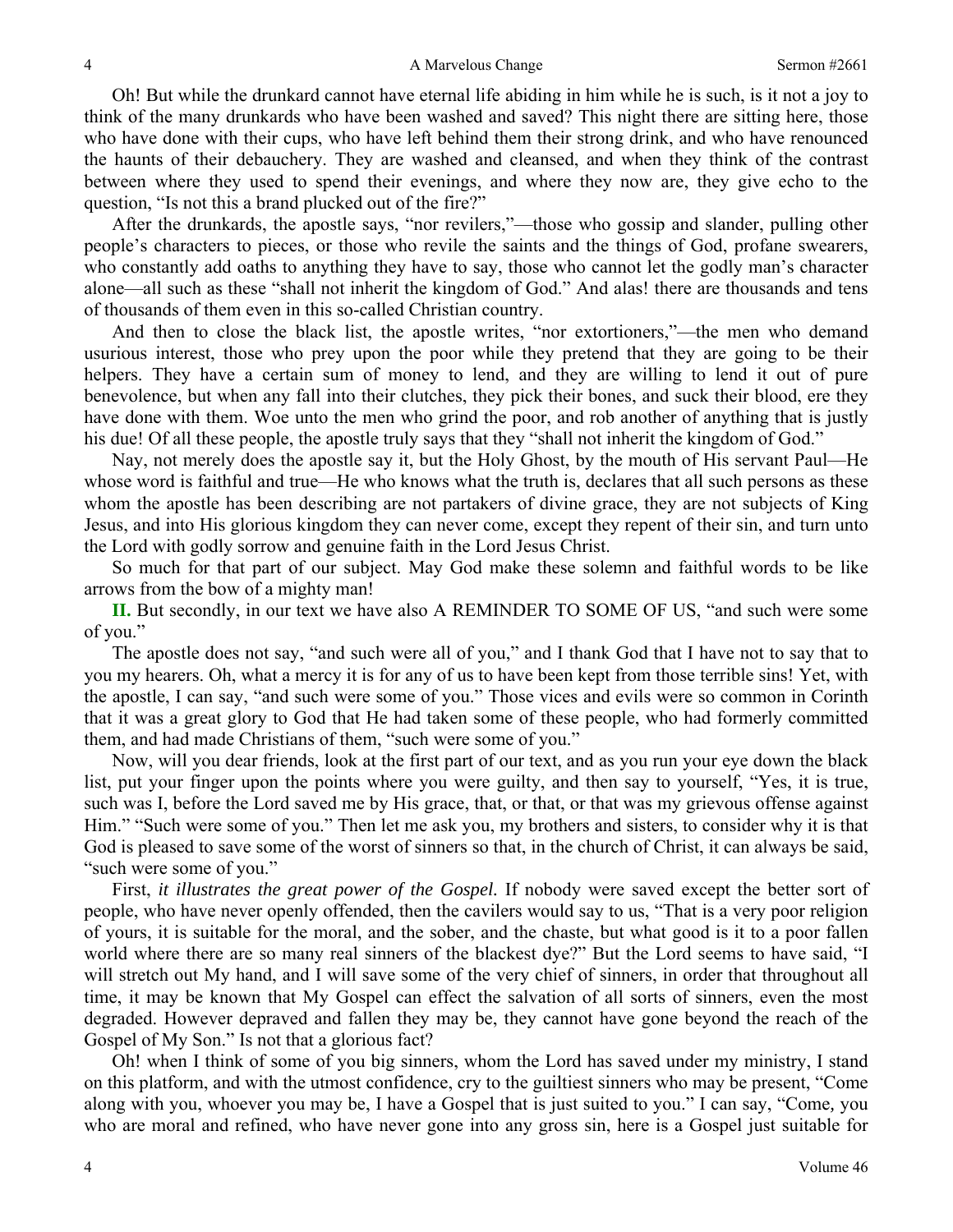you," but I am glad also to be able to add, "Come along, you who have raked the very kennels of hell with your iniquities, here is that which can wash you, and make you white as the newly fallen snow."

That, I believe, is one reason why the Lord saves these great sinners—to glorify His Gospel.

Next, He does it *to magnify His mercy,* for when, in great tenderness, He comes to look upon sin as a disease, then the worse the disease, the more is His pity. I remember reading of one, who was giving some relief to a dumb man, and his companion said to him, "Why, he never asked anything of you!" "No," he answered, "but his dumb lips asked of me more eloquently than any man could have done by speaking." Look at the blind man, he cannot affect you with his eyes, for he has none, but it is the absence of his eyes that makes you stop, and say to him, "Poor blind man, I am so sorry for you, here's a trifle to help you."

The crafty beggars in the streets will often show their sham sores and imitation wounds, in order to provoke your pity, but our great God, when He sees us really full of sin—leprous, foul, corrupted,—then says, "Poor soul, I will have pity upon thee." It is in this way that He looks upon these greatly diseased ones, and blesses some of them on purpose that the majesty of His mercy and the omnipotence of His grace may be plainly seen by the sons of men.

I am sure that He does it also, *to confound self-righteousness.* I have heard this kind of remark again and again, "If God saves anybody, it ought to be those of us who always go to a place of worship, and listen so attentively to the preacher." Ah, yes, you proud sinner! I know what you think, but I must remind you that there is no sin worse than pride, and you are evidently full of it. "Oh, but!" says someone, "I have always been seeking and striving to be as good as I could, and yet I am not saved, but over there is a poor fallen girl, just rescued from the streets, who has believed in Christ, and is now rejoicing in Him."

I can easily explain why you are not saved, it is because you say that you see, and therefore you prove that you are blind. You think you are righteous, and that thought is itself the very essence of unrighteousness. I pray you notice how the Lord rebukes you, and to learn from His rebuke, where your sin lies. He does, as it were, smite your pride on the cheekbone, and He says, "Because you say that you do not need a Savior, you shall not have a Savior. I came not to call the righteous, but sinners unto repentance." Come down off your lofty pinnacle, Mr. Pharisee—you who thank God that you are not as other men are. Stand side by side with the poor publican whom you have despised and cry, as he does, "God be merciful to me a sinner," and then see if God will not deal in mercy with you also.

I am sure, too, that God saves some of these very black sinners on purpose *to encourage the preachers of His Gospel.* I will tell you a secret. We ministers, are often a very faint hearted set of men, and if we do not have a great many converts, we go crying to our Master, "Who hath believed our report?" and while we are doing it, in comes one who has been a drunkard, or an unchaste person, or a thief, and we hear what God has done for him by our poor feeble ministry, and we shake his hand. Then he cries, and we cry, and we do not know which is the bigger sinner of the two—he for his open iniquity, or we for our unbelief.

I know that when I meet with such converts, I say, "Bless God for them! When I get into the pulpit again, I will give the people some more of that same Gospel, for I see that, what it has done for them it can do for others." Oh, yes! they may empty the prisons, if they like to do so, and let all the criminals in them come to hear the Gospel. We have a Christ to preach who is more than a match for the very worst of them, and even if there should come one, whose heart had been turned into thrice-hardened steel, this Gospel would be able to melt it, and behind it there is the Christ who can take the hard heart away, and give in its place the heart of flesh, full of tenderness, and full of love to Himself and to saints and sinners, too.

Oh, yes! God often encourages His servants by fetching out from among the ungodly some of these great black sinners, washing them whiter than snow in the precious blood of Jesus, and bringing them into His kingdom on earth, in anticipation of the time when they shall be received into His kingdom above.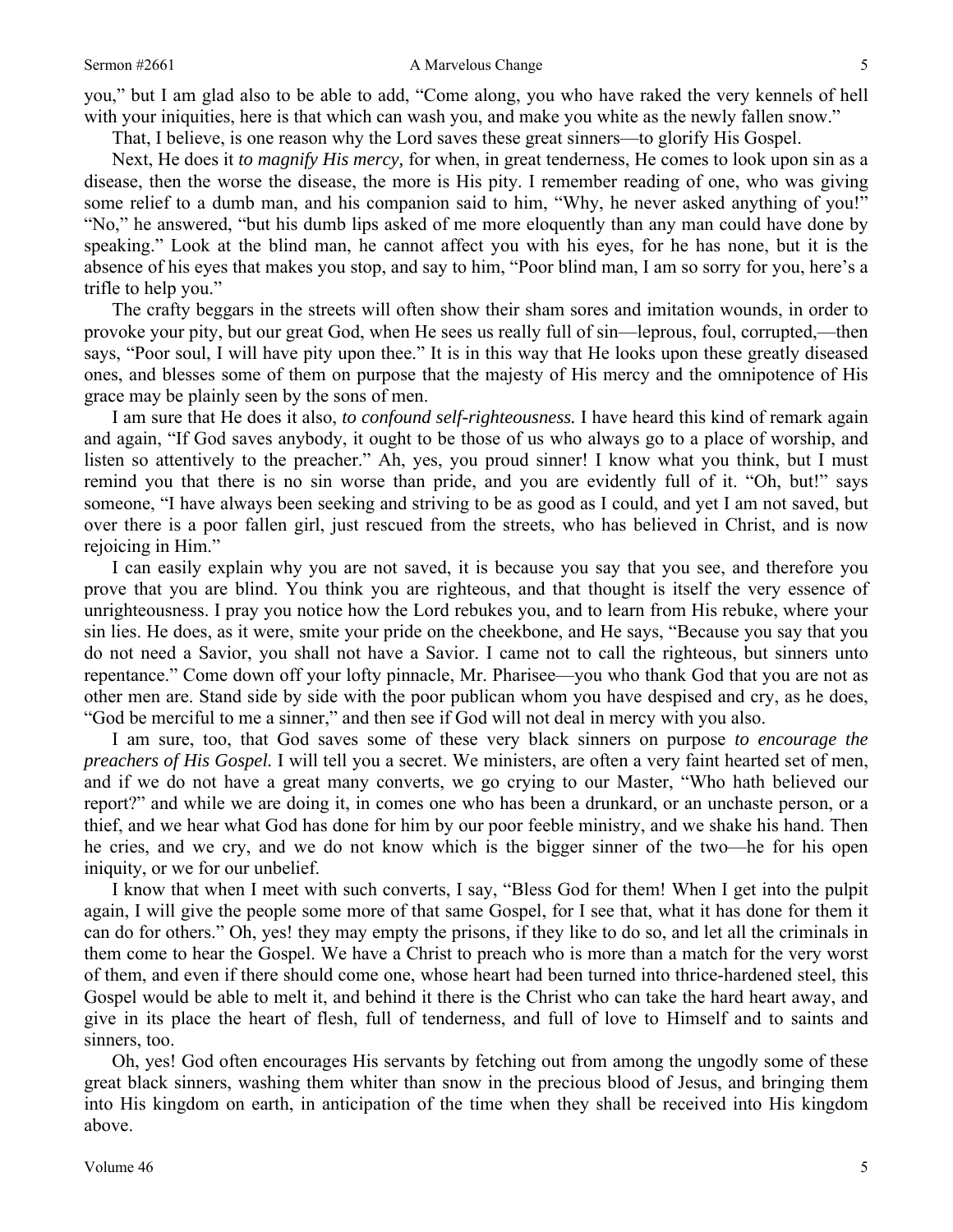Further, by this means, He also *encourages other great sinners to come to Him.* I have known a man who said, "I fear that I cannot be saved, for I have been such a terribly great sinner," but one day, he has met one of his old companions, who used to swear, and drink, and lie, and finding him to be saved, he said to himself, "Oh, then! I also might be saved."

I once knew a poor fellow, who was very much distressed in spirit, because he thought there was no pardon that could ever come to him, but he went into a chapel one morning, when a little prayer meeting was being held before the service, and there was a certain old sea captain praying with such a tremendous voice that the man thought, "I must surely have seen and heard that man somewhere else."

When the prayer was ended, and he saw the man's face, he said to himself, "Why! that is Captain So-and-so. Six months ago, my very blood ran cold as I listened to his blasphemy, I never heard a man swear as he did, and I never before heard a man pray as he now does," and then he added, "God can save me now that He has saved him, for I am sure that, great sinner as I have been, I never went his length in blaspheming my Maker." There was good ground for that man's conclusion, and many other people have argued in a similar fashion.

It has frequently been the case that the big sinner has become a kind of decoy duck. He is caught first in the blessed Gospel net, and then he allures others to come in with him. Very often, those who had not the courage to go to Jesus before say, when they see how He welcomes some out-and-out profligate, "Well, as He has received him, why should He not also receive me?"

You know how Bunyan relates that when he was converted, and began to preach, people said, "What! is that tinker saved?" and they gathered together to hear what he had to say, and then he preached to them Jesus the Savior, and there were more tinkers that got tinkered that day, nay, not tinkered, but made new creatures in Christ Jesus.

Christ finds it easier work to make us anew than to mend us, and that is what we really need to have done to us. If any of you are thinking of being mended tonight by signing the pledge [This discourse was delivered at the service in the Tabernacle, which was followed by a public meeting in connection with the Gospel Temperance Mission held there in September, 1882]—well, I am glad to see old kettles repaired, but for all that, I would rather that you were made new kettles altogether. That is to say, I pray God to take you in hand, and make you new creatures in Christ Jesus, for that is what we are aiming at in all these Gospel Temperance services, and we shall not be satisfied unless that great work is accomplished.

I want to tell you one more thing about the salvation of these great sinners. I believe that the Lord saves them in order *that He may win from them great love, intense zeal, and much earnestness*. If a man with a cut finger, calls on a doctor, the surgeon says, "Oh, yes, I see! Put this piece of plaster on, and it will be all right in a day or two," and so it is. He had not much the matter with him, so there was not much to be said when his finger was healed.

But here is a man who can hardly breathe; he is on the very borders of the grave, he will be dead in a week unless something extraordinary happens to him. He has been to scores of doctors, and they all say, "It is no use to give you any medicine, for nothing will ever cure you, and you will soon die," But he hears of a physician who has been the means of healing other sick folk in just such a plight as his. He calls him in, and the doctor says to him, "If you take this remedy, you will recover," and so he does.

In a month's time, that man is walking about, breathing the fresh air, and he is soon going to work again. Will he talk about the wonderful physician who cured him? Won't he talk about him? Why! there is no stopping him when once he begins on that topic. To every friend whom he meets, he says, "Do you see what a difference there is in me? You remember how my bones were almost sticking through my skin. It was as much as ever I could do to keep on breathing, but just look at me now, I have every hope of living on, perhaps for twenty or thirty years more."

Possibly, a man, who is suffering from neuralgia, comes to see him and he says, "I am not sure whether my doctor treats such a slight ailment as that, I almost wish you were in a consumption like mine was, for he would cure you as he healed me."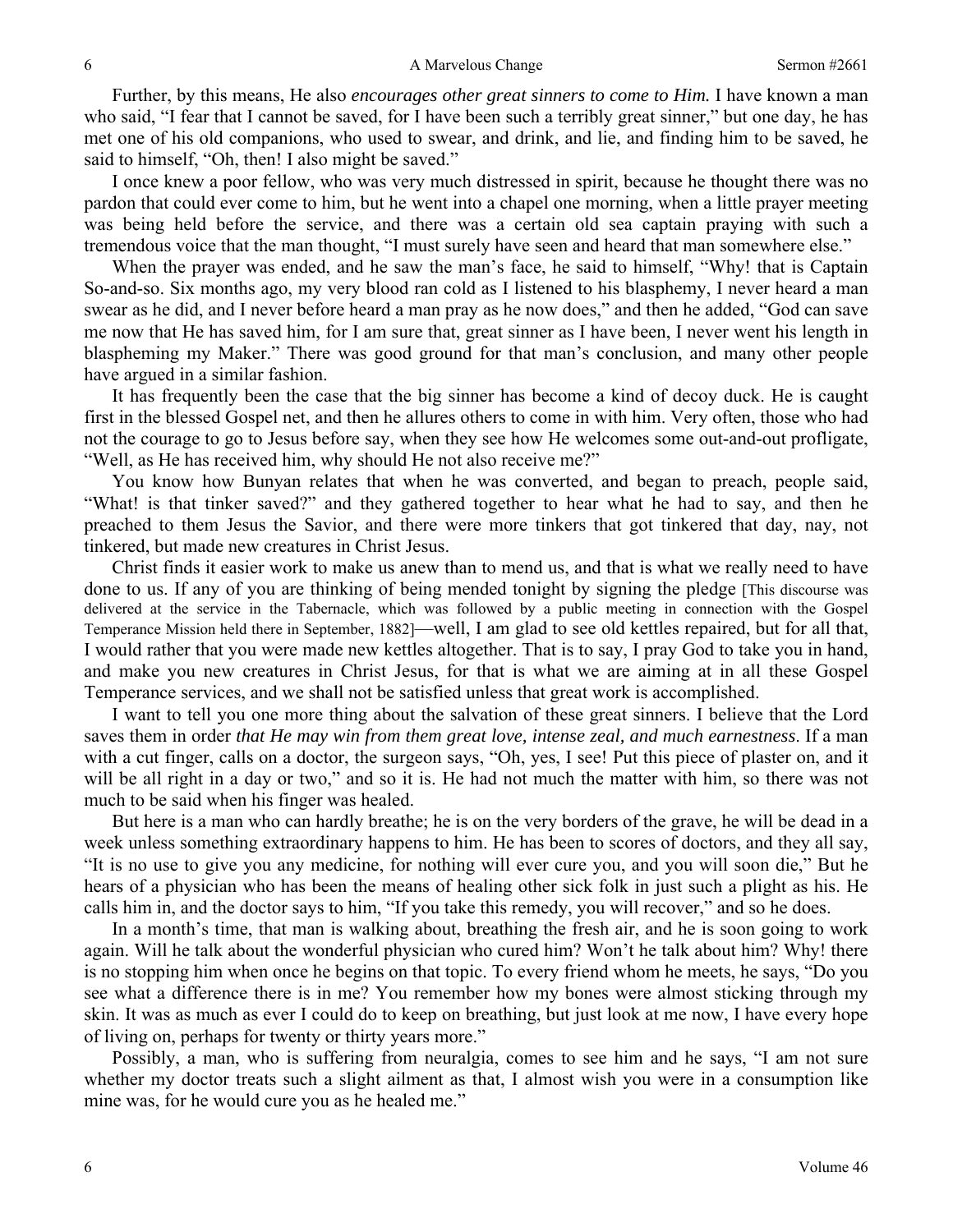Is it not so with regard to the diseases of the body, and gratitude to the man who cures them? Well, in like manner, when the Lord saves a great big sinner, oh, how that sinner will love Him, and how he will talk about Him to other sinners! There is a common saying among game preservers, that an old poacher makes the best game keeper, he is the man to catch all other poachers when they come, for he knows from his own experience, all their ways. "Set a thief to catch a thief," is a similar proverbial expression which teaches the same lesson.

A woman, who has been brought up out of great sin, into the paths of virtue and honor, is the one who will rejoice in rescuing others from a life of sin and shame. If you find a man who has been permitted to know the depths of sin, he is the one who will delight to go and seek after those who are sinking in the terrible flood.

In the providence of God, I was never allowed to plunge into gross open sin, yet the Lord made me to feel myself to be the worst sinner who ever lived. I had such a vivid realization of my own guilt that I thought there never was another individual who had broken God's law as I had, and when He pardoned me, I felt that there was no one who owed more to Him than I did.

People say that I preached Calvinistic doctrine from the very first. I know I preached free grace, and that I must proclaim till I die, for I should have been damned in hell years ago, if it had not been for the freest, richest, and mightiest grace that ever came from the heart of God. And oh! I do love to tell you big black sinners that He can forgive your grossest sin, and cleanse you from your worst wickedness that He waits to do this for all who will come and put their trust in His dear Son, and that very trust He gives them by the effectual working of His Spirit. Salvation is all of grace from first to last, and as it is all of grace, the greater the sinner who is saved by it, the more glory to the grace that saves him.

**III.** My time has gone, but I must say just a little about the third point, that is, THE MARVELOUS CHANGE.

Oh, that I knew how to preach upon this theme! I never feel my own weakness so much as when I stand here to plead with unconverted men to yield to the Savior. If any man thinks that he can preach, let him come and try it, if by preaching he means affecting the hearts of men, and bringing them to God. This must be the work of the Holy Spirit, and whatever we may do, nothing comes of it until He works the great miracle. We go back home and say, "Who hath believed our report?" until the arm of the Lord is revealed, and then men are saved.

Now, turning to this last part of our text—"and such were some of you: but ye are washed, but ye are sanctified, but ye are justified in the name of the Lord Jesus, and by the Spirit of our God"—I will endeavor briefly to set all these things before you as best I can, the Lord knows how much better I would do it if it were in my power to do it. But after all, it is not my language which is the important matter, it is the power of the truth I utter on which I rest, nor yet even upon that, but on the wonderworking Spirit of God, who can effectually apply that truth to the heart, and make it anew by His omnipotent grace.

> *"Come, Holy Ghost, (for, moved by Thee, The prophets wrote and spoke), Unlock the truth, Thyself the key, Unseal the sacred Book.*

*God, through Himself, we then shall know, If Thou within us shine; And sound, with all Thy saints below, The depths of love divine."* 

"And such were some of you." Where are you—dear members of this church, or of other churches of whom this is true, "and such were some of you"? "But ye are washed." The High Churchman says that this means baptism, does it? I have seen some people washed by baptism—I do not mean sprinkled, for I never could see how anyone could be washed in that way—but when we have immersed them, this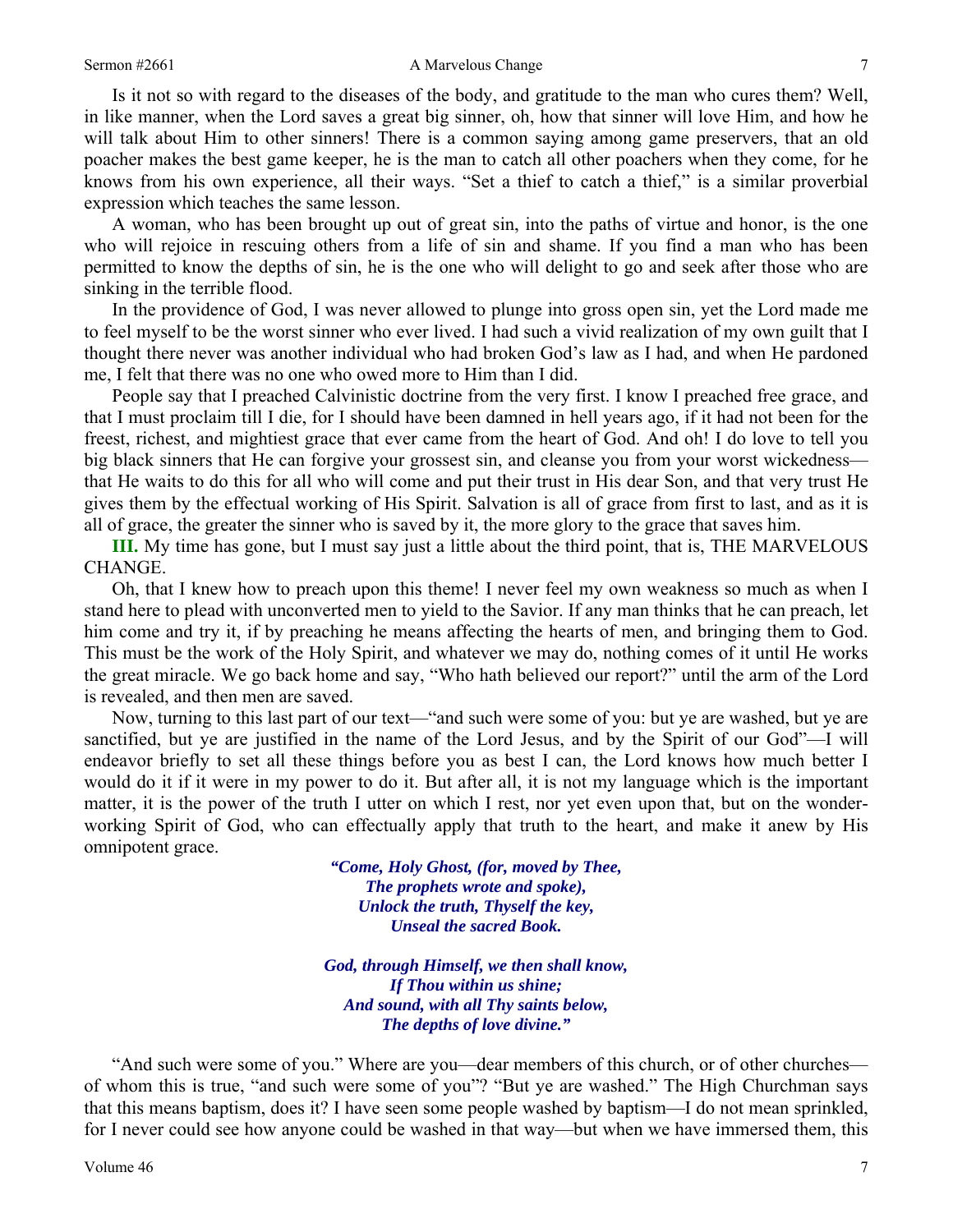I know—that an unregenerate person, even after immersion, is unregenerate still, and that a man who is not a believer in the Lord Jesus Christ before he is baptized, has need to be baptized again, for it is not really Scriptural baptism to him, and it cannot be a means of blessing to him. It may be a piece of hypocrisy on his part, and of no value to those who practice it. No, no, that is not the washing of which Paul writes, and baptism, repeated ten thousand times, can do you no good whatever unless, first of all, you are washed in another fountain of which we often sing. Let us sing about it now, all of us who know the verse—

> *"There is a fountain fill'd with blood, Drawn from Immanuel's veins; And sinners, plunged beneath that flood, Lose all their guilty stains."*

[This verse was accordingly sung by the congregation, and then Mr. Spurgeon resumed and concluded his sermon]

That is the washing of which the apostle says, "but ye are washed," and after that washing, comes the sanctifying, that is, the changing of the heart, and the making of the whole nature holy, and that is the work of the Spirit of God, by the application of the Word of Christ.

And then follows the justification. Pardon washes away our sin, justification makes us righteous in the sight of God, and sanctification gives us true holiness. Justification gives us imputed holiness, so that we stand before God, first in the righteousness which Christ has wrought out for us, and next in the righteousness which the Spirit of God has wrought in us. Oh, what a marvelous change is wrought as the result of that one act of blessed washing!

Now, to close, let me say that, if you would be saved, this is the one thing for you to do, believe in the Lord Jesus Christ. Do not trust in anything else whatever, but rely alone upon Him. Trust in Christ to make you hate sin. Trust in Christ to enable you to overcome every bad habit. Trust in Christ to help you to do everything that is right. Trust in Christ to cause you to stand fast even till you get to heaven.

"He that believeth on the Son hath everlasting life"—not, "he shall be saved tomorrow, or ten years hence"—he is saved now, on the spot. If you have only trusted in Christ since last that clock ticked, you are forgiven, you are a child of God, you are accepted in the Beloved, you are saved. It is an instantaneous, an immediate, but a perfect work—this washing away of sin, and this giving to us the righteousness of Jesus Christ. The Lord grant it to each one of you, for Jesus Christ's sake! Amen.

# **EXPOSITION BY C. H. SPURGEON**

# *1 CORINTHIANS 6:1-14*

**Verse 1.** *Dare any of you, having a matter against another, go to law before the unjust, and not before the saints?* 

In those days, the courts of law were utterly unjust. It was all a matter of who could bribe the most, for he would gain the suit. I think that we cannot say that it is quite like this at the present time in our law courts, neither can this verse be strictly a rule for the guidance of men in these days, except that, in the spirit of Paul's words, all lawsuits among Christians should be avoided if possible.

**2-3.** *Do ye not know that the saints shall judge the world? and if the world shall be judged by you, are ye unworthy to judge the smallest matters? Know ye not that we shall judge angels?* 

Sitting with Christ, at the last great day of judgment, we shall give our "Amen" to the condemnation of the fallen spirits.

**3-4.** *How much more things that pertain to this life? If then ye have judgments of things pertaining to this life, set them to judge who are least esteemed in the church.*